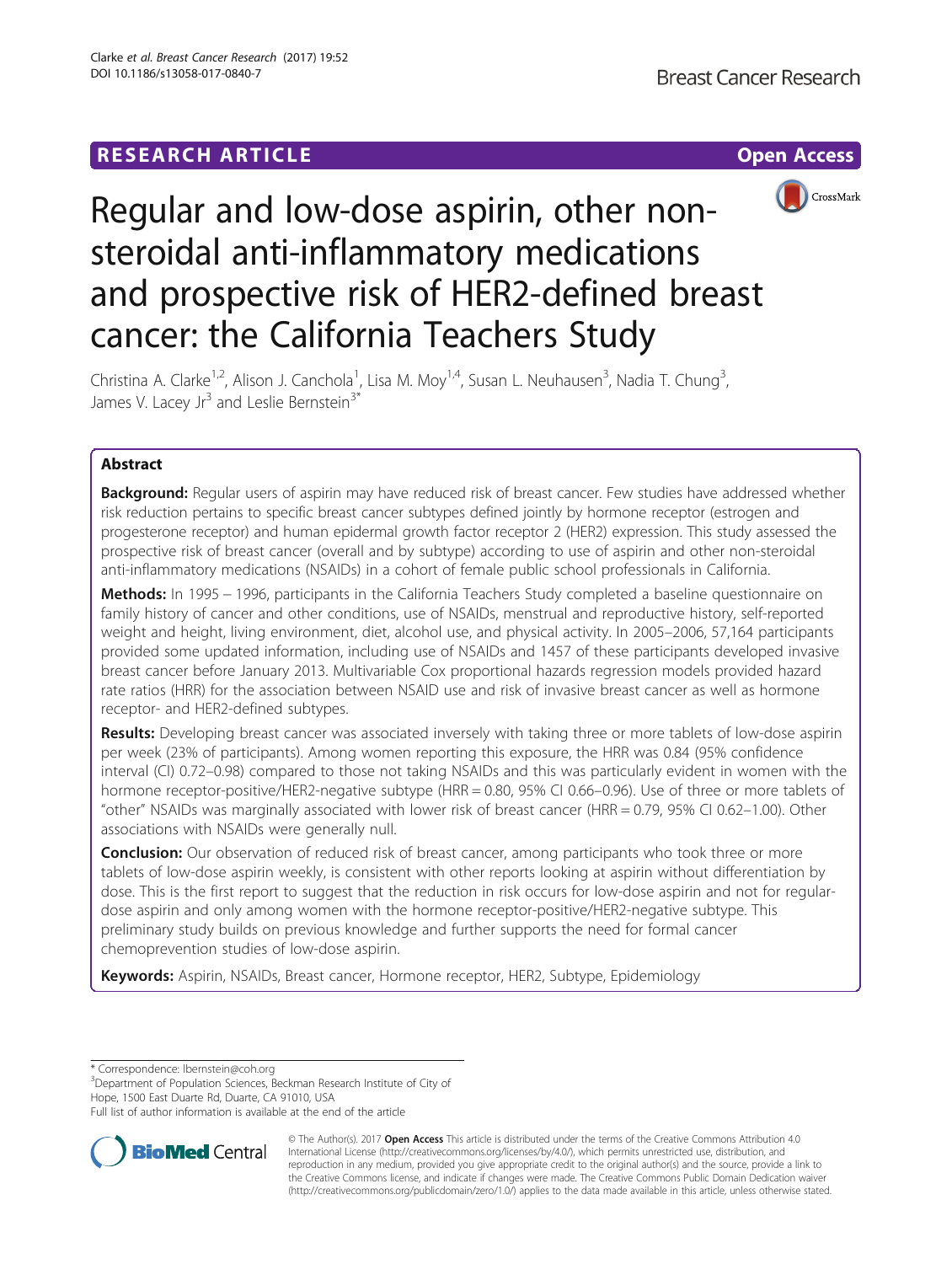# Background

Daily use of low-dose (81 mg) aspirin is formally recommended by the United States Preventive Services Task Force (USPSTF) for broad chemoprevention of cardiovascular disease [[1](#page-10-0)] and colorectal cancer [\[2](#page-10-0)]. Regulardose aspirin may also provide effective chemoprevention of breast cancer in women, although the evidence is mixed. In one clinical trial in which women were randomized to receive 100 mg of aspirin or placebo every other day, no reduction in breast cancer risk was observed among women receiving aspirin [\[3](#page-10-0)]. However, a meta-analysis published in 2008, which included 38 studies and over 2 million women, concluded that breast cancer risk overall was reduced in association with use of any aspirin or other non-steroidal anti-inflammatory drugs (NSAIDs) [[4\]](#page-10-0). In contrast, in a more recent assessment of 32 studies the authors concluded that aspirin use was not associated with risk of breast cancer, although a statistically significant reduction in the risk of hormone receptor (HR)-positive subtypes was noted [[5\]](#page-10-0). Both of these meta-analyses detected substantial heterogeneity of results among studies [\[4](#page-10-0), [5](#page-10-0)]. One contributor to this heterogeneity may be variation in associations by breast cancer subtype, defined jointly by HR and HER-2/neu receptor (HER2) status. Tumor expression of these markers strongly influences clinical care (e.g., treatment with tamoxifen or trastuzumab) and is also associated with marked differences in incidence patterns and risk factors [[6](#page-10-0)–[9\]](#page-11-0). It is possible that NSAIDs differentially influence the development of tumors based on the expression of HR and HER2. Heterogeneity in the results for aspirin may also be explained by previous studies not distinguishing between low-dose or daily aspirin use, which are common patterns of NSAID use that may be misclassified in broader categorizations, such as all doses of aspirin combined or use of three or more tablets per week.

To date, one prospective and two case-control studies have examined detailed use of NSAIDs and risk of breast cancer subtypes defined jointly by HR and HER2 status. The Nurses' Health Study reported that use of two or more tablets of any dose of aspirin per week was statistically significantly associated with the risk of the luminal A (HR-positive/HER2-negative) subtype but not associated with the luminal B subtype (HR-positive/HER2 positive), indicating the importance of categorizing HER2 in detail [[10\]](#page-11-0). In the two case-control studies any aspirin use was statistically significantly associated with reductions in risk of all four breast cancer subtypes studied [\[11](#page-11-0), [12](#page-11-0)] and one of these studies further suggested that reductions in risk were limited to overweight women [[12\]](#page-11-0), in whom adipose-related inflammation might be higher.

To add to the evidence on low-dose aspirin, other NSAIDs including regular dose aspirin (defined as 325 mg), and the risk of HR and HER2-defined breast cancer subtypes, we looked to our long-term prospective cohort of California public school professionals who were asked in 2005–2006 about current use of painrelieving medications, including low-dose aspirin, regular-dose aspirin, ibuprofen, and other NSAIDs. A prior analysis of NSAIDS and breast cancer in this cohort [[13\]](#page-11-0) was based on earlier questionnaire data that did not differentiate between low-dose and regular-dose aspirin. With over 7 years of follow up of incident breast cancer  $(n = 1457)$  including crucial detail on tumor HER2 status since submission of the 2005–2006 questionnaire, we evaluated whether risk of breast cancer varied by recent use of NSAIDs, and explored whether any associations between NSAIDs and risk of breast cancer were modified by HER2-defined breast cancer subtypes or overweight status.

# Methods

The California Teachers Study cohort (CTS) was established in 1995–1996 when 133,479 active and retired female teachers, administrators and other public school professionals were recruited through the California State Teachers Retirement System [[14\]](#page-11-0). Participants completed a baseline questionnaire that collected information on family history of cancer and other conditions, menstrual and reproductive history, self-reported weight and height, living environment, diet, alcohol and tobacco use, physical activity history, and frequency and duration of prior use of certain medications including aspirin (but without detail on aspirin dose).

In 2005–2006, a 10-year follow-up questionnaire collected updated information on frequency of current use of aspirin, low-dose aspirin and other pain-relieving medications (see below), weight, alcohol use, menopausal status, use of hormone therapy (HT), and physical activity. Copies of questionnaires are available at [https://www.calteachersstudy.com/past-questionnaires.](https://www.calteachersstudy.com/past-questionnaires)

The CTS is overseen by the Institutional Review Boards of the Cancer Prevention Institute of California, the California Health and Human Services Agency, the University of California, Irvine, the University of Southern California, and the City of Hope.

CTS participants are followed annually for changes of address, cancer diagnoses, hospitalizations, outpatient surgeries, emergency room visits, and death. Annual linkage with the California Cancer Registry (CCR) is used to identify incident cancer among cohort members. The CCR is a population-based cancer registry, which is anchored in state legislation that mandates reporting and is estimated to be over 99% complete [\[15](#page-11-0)]. Annual linkages with the Office of Statewide Health Planning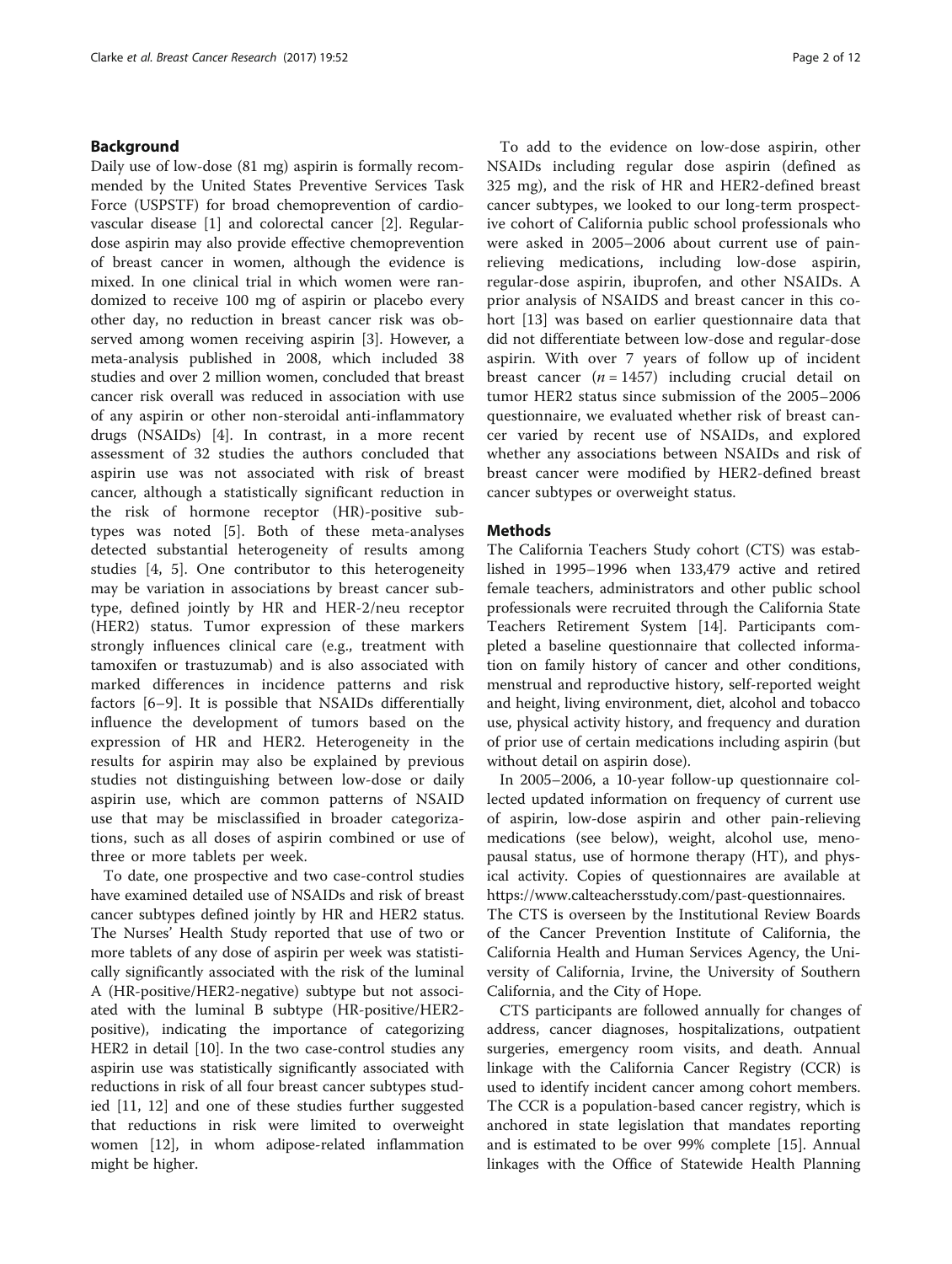and Development (OSHPD) allow us to identify details of each members' hospitalizations, outpatient surgeries, and emergency room visits. California and national mortality files are used to ascertain dates and causes of death.

# Breast cancer ascertainment

Information on all incident breast cancers was obtained from the CCR, including pathologic and clinical features, which are abstracted directly from the medical record. HR status was based on estrogen receptor (ER) and progesterone receptor (PR) status as routinely reported on diagnostic pathology records. HER2 status was also based on pathology report review. Subtypes were defined as follows: HR-positive/HER2-negative was defined as ER-positive or PR-positive and HER2-negative; HRpositive/HER2-positive was defined as ER-positive or PR-positive and HER2-positive; HR-negative/HER2-positive was defined as ER-negative and PR-negative and HER2-positive; and triple-negative was defined as ERnegative, PR-negative, and HER2-negative.

### Assessment of pain-relieving medications

On the 10-year follow-up questionnaire, women were asked whether they were currently taking any painrelieving medications at least once a week, and if yes, the total number of tablets taken per week (1–2, 3–4, 5–6, 7–8, 9–10, 11–12, 13–14, 15–21, 22–28, or 29+ tablets per week). The medication choices included low-dose aspirin; aspirin or aspirin-containing product (Bayer, Bufferin, Excedrin); ibuprofen (Advil, Motrin); naproxen, ketoprofen or other non-steroidal (Aleve, Feldene, Indocin, Naprosyn, Orudis, Relafen); Cox-2 inhibitors (Celebrex, Vioxx); and acetaminophen (aspirin-free Excedrin, Tylenol, Tempra). Women were then asked if they had stopped regular use of any of these medications during the past 3 years, and if yes, why (by marking any of the following response categories that applied: "Condition improved", "Didn't work", "I had side effects", "I heard about side effects", "Drug no longer available", "Other"). The baseline questionnaire asked if aspirin (Anacin, Bufferin, Excedrin) and ibuprofen (Advil, Motrin, Nuprin) were taken regularly (at least once a week), total years taken and how many days per week taken (1-3 days/week, 4-6 days/week or daily).

Each medication type from the 10-year questionnaire was initially categorized as "Never in the past 3 years", "Former", "Current" ,or "Unknown" for that type of medication. Women were classified into the category "Never in the past 3 years" if they reported: (1) current use of 0 or <1 medication per week or left this question blank; (2) never took the medication regularly or did not stop regular use or left this question blank; and (3) did not give a reason for stopping. "Current" users were those who reported: (1) current use of  $\geq 1$  tablet(s) per week; (2) "Never took regularly or did not stop use" or left this question blank; and (3) did not give a reason for stopping. "Former" users were those who reported: (1) "Yes, I stopped regular use" or gave a reason for stopping; and (2) reported current use as  $0$  or  $\lt 1$  medication per week or left this question blank. All other women, including those whose answers were inconsistent or who left both questions blank for all medications, were classified as "Unknown".

For analysis, we: (1) focused on the five NSAIDs from the 10-year questionnaire, excluding acetaminophen; (2) grouped the women who were in the category of "Never in the past 3 years" for the medication of interest into women who reported (a) "No NSAIDs in the past 3 years," which was used as the reference group, (b) no use of that particular type of medication but had used one or more of the other four NSAIDs in the past 3 years, and (c) no use of that particular type of medication and unknown use of one or more of the other four NSAIDS, which was combined with the "Unknown" category; and (3) combined former and current users of 1–2 tablets per week into one category. For low-dose aspirin, we also examined "Daily" use, which was defined as those with current use of 7+ tablets per week (Table [2\)](#page-6-0).

## Study population

For the present analyses, we excluded women sequentially who at baseline were not residing in California  $(n)$ = 8867), had a prior history of breast cancer  $(n = 6216)$ , or had unknown cancer history ( $n = 135$ ). We also excluded women who prior to the 10-year follow-up questionnaire had died ( $n = 8654$ ), had requested no further contact from the CTS  $(n = 926)$ , had moved out of California for more than 4 months ( $n = 8296$ ), had developed breast cancer ( $n = 4188$ ), or had a bilateral mastectomy without a diagnosis of breast cancer (identified from hospital discharge data)  $(n = 18)$ . Among the remaining 96,179 participants, 57,164 (59%) completed the 10-year follow-up questionnaire. During follow up (from the date a woman completed the 2005–2006 questionnaire and continuing through 31 December 2012), 1457 women were diagnosed with invasive breast cancer after completing the 10-year follow-up questionnaire.

## Data analysis

Follow-up time was calculated as the number of days between the date the 10-year follow-up questionnaire was completed and the first of the following events: a first diagnosis of breast cancer (International Classification of Diseases for Oncology-3 (ICD-O-3) site code C50) ( $n =$ 1457 with invasive cancer;  $n = 393$  in situ cancer), death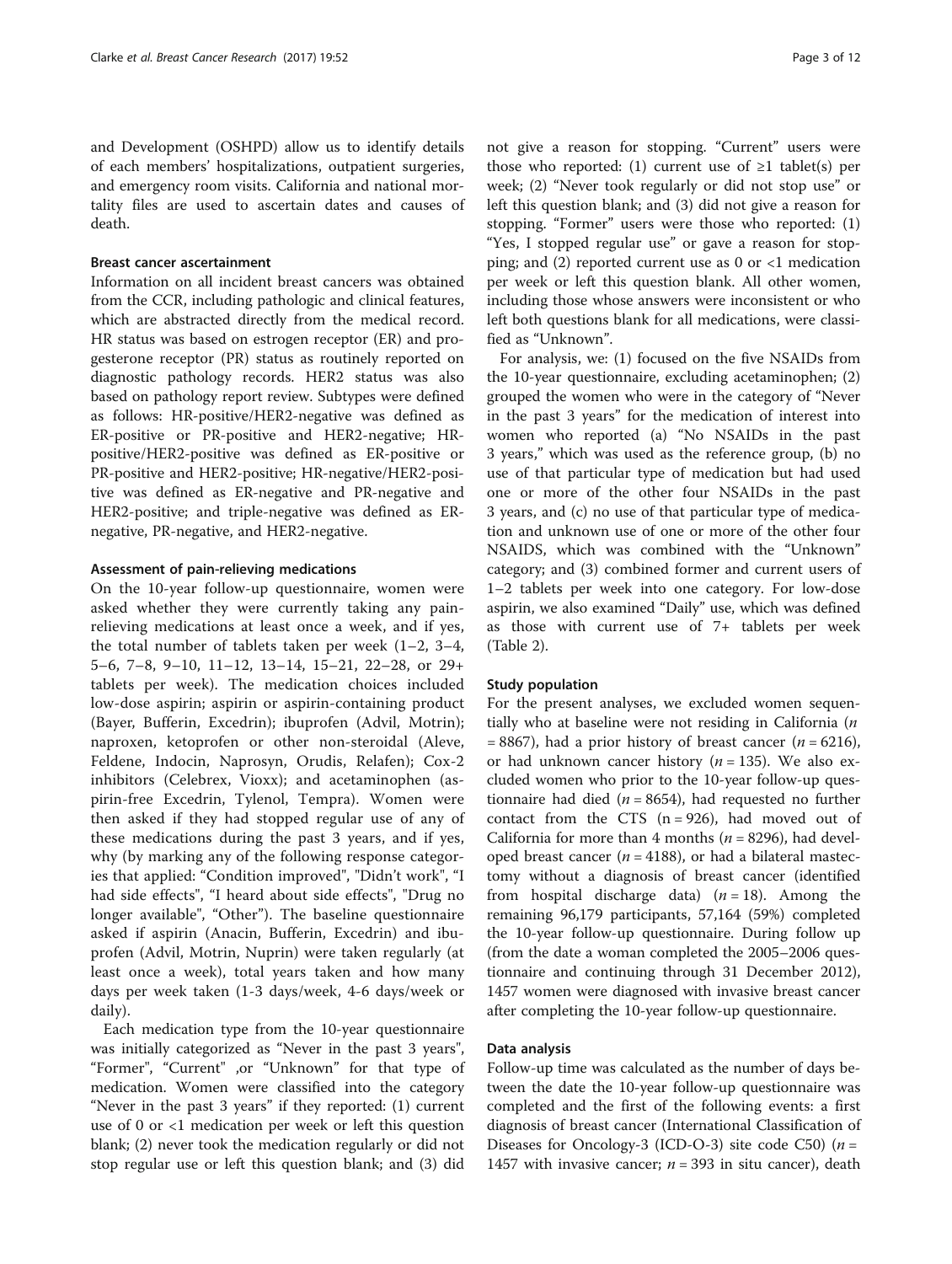$(n = 3538)$ , a move (for >4 months) out of California (n = 2082), bilateral mastectomy ( $n = 5$ ), or 31 December 2012 ( $n = 49,689$ ).

Hazard rate ratios (HRR) and 95% CI were estimated using multivariable Cox proportional hazards regression models, with age (in days) as the time metric and stratification by age (in years) at the time of the 10-year follow-up questionnaire. Covariates were included based on their independent association with risk for a given outcome with a  $p$  value <0.05 in multivariable models.

Competing risk analysis was used to estimate risk of invasive breast cancer overall and by different receptor subtypes. The 157 women diagnosed with breast cancer during follow up who had missing information on HR or HER2 status were excluded from all models with breast cancer subtype as the outcome. We tested the proportional hazards assumption for each covariate in the model and for the main effect for the different outcomes using a likelihood ratio test of interaction with the time metric (continuous age) based on cross-product terms. We found only one violation of the proportional hazards assumption: alcohol consumption had a statistically significant interaction with time-dependent age for HRnegative/HER2-negative tumors; thus, this interaction was included in the model for that outcome.

We conducted multivariable analyses in which we assessed the impact of adjusting for history of hospitalization for myocardial infarction (between 1991 and the date the 10-year follow-up questionnaire was completed based on ICD-9 diagnostic codes 410.00- 410.92 from OSHPD linkage; no, yes) and history of diabetes mellitus (from the 10-year follow-up questionnaire; no, yes, missing). These adjustments did not meaningfully change the HRR when evaluating the association of current use of low-dose aspirin with risk of breast cancer overall or with risk of any of the receptor subtypes. Hence, history of myocardial infarction and history of diabetes mellitus were not included in the final models presented here. We also examined models of low-dose aspirin stratified by body mass index (BMI) (<25 or ≥25 kg/m<sup>2</sup>) and tested the interaction using a likelihood ratio test and cross-product terms, excluding women with unknown NSAID use.

In a secondary analysis, we considered aspirin use at baseline (regular-dose and low-dose aspirin were not asked about separately) in conjunction with use of regular-dose and low-dose aspirin from the 10-year questionnaire, with no NSAID use reported at both baseline (including aspirin and ibuprofen) and the 10 year follow-up (including regular-dose and low-dose aspirin, ibuprofen, Cox-2 inhibitors, and other NSAIDs) as the reference group. This analysis was limited to outcomes of breast cancer and the HR- positive/HER2-negative subtype, as we had an insufficient number of diagnoses to examine these associations in the other subtypes.

# Results

The 1457 cases of invasive breast cancer diagnosed during follow up included 998 (68%) HR-positive/HER2 negative, 120 (8%) HR-positive/HER2-positive, 44 (3%) HR-negative/HER2-positive, 138 (9%) HR-negative/HER2 negative breast cancers, and 157 (11%) with missing data on expression status for at least one receptor. The characteristics of cohort participants are shown in Table [1](#page-4-0): the majority of participants (88%) were of non-Hispanic, white ethnicity and the median age at the time of the 10-year follow-up survey was 61 years (interquartile range 54–71 years). Participants had a relatively high prevalence of some of the established risk factors for breast cancer, with 20% reporting current use of HT and 15% reporting current consumption of ≥20 g of alcohol per day.

The most common NSAID reported as currently used by participants at the 10-year follow-up was low-dose aspirin (Table [1](#page-4-0)); 23% of women reported current use of at least three low-dose aspirin tablets per week. Ibuprofen was the second most common pain-relieving medication used, with 18% of participants reporting use of at least three tablets per week. Use of at least three regulardose (325 mg) aspirin tablets per week was reported by 11% of the CTS participants. Less than 10% of participants reported current use of other NSAIDs or COX-2 inhibitors.

Current use of at least three tablets per week of any NSAID was not statistically significantly associated with any particular subtype of breast cancer or breast cancer overall (Table [2](#page-6-0)). However, when low-dose aspirin was considered separately, current use of three or more tablets per week of low-dose aspirin was statistically significantly associated with risk of breast cancer overall (HRR  $= 0.84$ , 95% CI 0.72–0.98 compared to those not taking any NSAIDS); this association was observed only for the HR-positive/HER2-negative subtype (HRR = 0.80, 95% CI 0.66–0.96). Considering more granular categories of frequency of low-dose aspirin use, relative to women who had not used any NSAID in the past 3 years, an inverse association with breast cancer risk was observed among women using 3–6 tablets per week (HRR = 0.72, 95% CI 0.54–0.96) and a marginal association was observed among those using 7+ tablets per week (HRR = 0.87, 95% CI 0.74–1.02). A similar pattern of inverse association was observed for the HR-positive/ HER2-negative breast cancer subtype (for 3–6 tablets/ week, HRR = 0.66, 95% CI 0.47–0.94; for 7+ tablets/ week, HRR = 0.83, 95% CI 0.68–1.01, data not shown). We also observed a lower risk of breast cancer among women who reported current use of "other" NSAIDs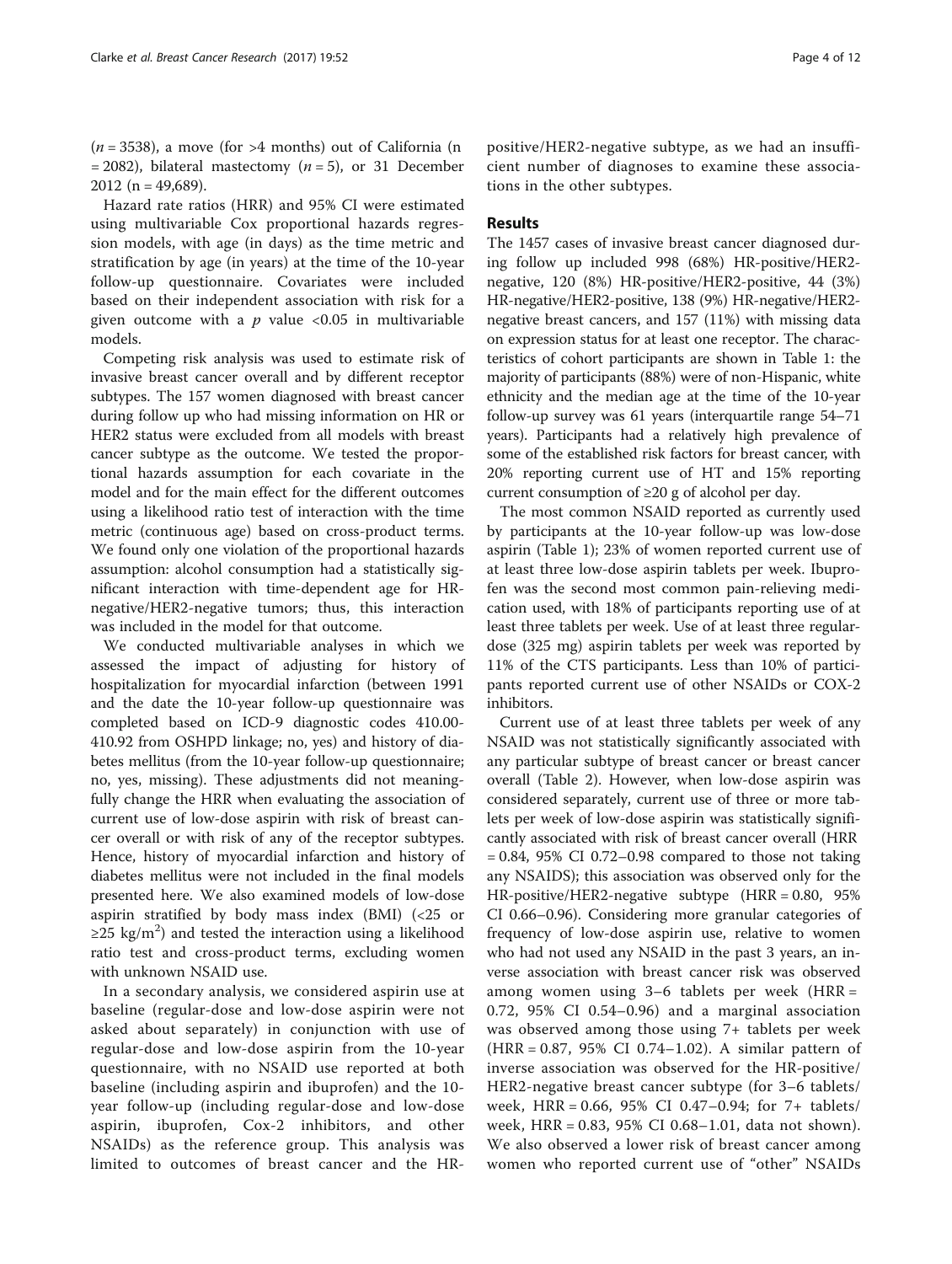<span id="page-4-0"></span>Table 1 Participant characteristics and use of non-steroidal anti-

| inflammatory medications, California Teachers Study, 2005-2012    |        |            |
|-------------------------------------------------------------------|--------|------------|
| Characteristic                                                    | Number | Percentage |
| Age (years) <sup>a</sup>                                          |        |            |
| $<$ 40                                                            | 1781   | 3.1        |
| $40 - 49$                                                         | 7020   | 12.3       |
| $50 - 59$                                                         | 16,651 | 29.1       |
| $60 - 69$                                                         | 15,779 | 27.6       |
| $70 - 79$                                                         | 10,482 | 18.3       |
| $80 - 89$                                                         | 4812   | 8.4        |
| $\geq 90$                                                         | 639    | 1.1        |
| Raceb                                                             |        |            |
| White                                                             | 50,250 | 87.9       |
| Hispanic                                                          | 2220   | 3.9        |
| Asian/Pacific Islander                                            | 2135   | 3.7        |
| Black                                                             | 1183   | 2.1        |
| Other/mixed                                                       | 972    | 1.7        |
| Missing                                                           | 404    | 0.7        |
| Age at menarche (years) <sup>b</sup>                              |        |            |
| < 12                                                              | 12,799 | 22.4       |
| $\geq$ 12                                                         | 43,635 | 76.3       |
| Missing                                                           | 730    | 1.3        |
| Age at first full-term pregnancy (years) <sup>b</sup>             |        |            |
| Nulliparous                                                       | 14,157 | 24.8       |
| < 25                                                              | 15,171 | 26.5       |
| $\geq 25$                                                         | 26,909 | 47.1       |
| Missing                                                           | 927    | 1.6        |
| Total time breastfeeding (months) <sup>b</sup>                    |        |            |
| Never or <12                                                      | 40,567 | 71.0       |
| $\geq$ 12                                                         | 15,446 | 27.0       |
| Missing                                                           | 1,151  | 2.0        |
| History of a benign breast biopsy <sup>b</sup>                    |        |            |
| No                                                                | 47,812 | 83.6       |
| Yes                                                               | 9175   | 16.1       |
| Missing                                                           | 177    | 0.3        |
| Family history of breast cancer (mother or sister) <sup>b</sup>   |        |            |
| No                                                                | 48,736 | 85.3       |
| Yes                                                               | 6763   | 11.8       |
| Missing data or participant was adopted                           | 1665   | 2.9        |
| History of hospitalization for myocardial infarction <sup>c</sup> |        |            |
| No                                                                | 56,586 | 99.0       |
| Yes                                                               | 578    | 1.0        |
| History of diabetes mellitus <sup>a</sup>                         |        |            |
| No                                                                | 54,433 | 95.2       |
| Yes                                                               | 2715   | 4.8        |
| Missing                                                           | 16     | 0.0        |

Table 1 Participant characteristics and use of non-steroidal antiinflammatory medications, California Teachers Study, 2005–2012 (Continued)

| Strenuous plus moderate physical activity<br>in the past 3 years (hours per week) <sup>a</sup> |        |      |
|------------------------------------------------------------------------------------------------|--------|------|
| $<$ 3                                                                                          | 26,079 | 45.6 |
| $\geq$ 3                                                                                       | 30,909 | 54.1 |
| Missing                                                                                        | 176    | 0.3  |
| Alcohol consumption (grams per day) <sup>a</sup>                                               |        |      |
| None or $<$ 20                                                                                 | 46,033 | 80.5 |
| $\geq$ 20                                                                                      | 8652   | 15.1 |
| Missing                                                                                        | 2479   | 4.3  |
| Body mass index (kg/m <sup>2</sup> ) <sup>a</sup>                                              |        |      |
| $<$ 25.0                                                                                       | 29,509 | 51.6 |
| $25.0 - 29.9$                                                                                  | 16,619 | 29.1 |
| $≥$ 30.0                                                                                       | 10,359 | 18.1 |
| Missing                                                                                        | 677    | 1.2  |
| Menopausal status and hormone therapy (HT) use <sup>a</sup>                                    |        |      |
| Premenopausal                                                                                  | 6314   | 11.1 |
| Perimenopausal or postmenopausal                                                               |        |      |
| No HT in the last 5 years                                                                      | 27,397 | 47.9 |
| Used HT in the last 5 years, but not<br>currently using                                        | 10,142 | 17.7 |
| Current HT use                                                                                 | 11,420 | 20.0 |
| Unknown menopausal status or HT use                                                            | 1891   | 3.3  |
| Regular-dose aspirin use at baseline <sup>b</sup>                                              |        |      |
| No NSAID use <sup>d</sup>                                                                      | 37,075 | 64.9 |
| No regular-dose aspirin use, but used<br>ibuprofen                                             | 7002   | 12.3 |
| Used 1-3 days/week                                                                             | 6340   | 11.1 |
| Used 4+ days/week                                                                              | 5732   | 10.0 |
| Unknown                                                                                        | 1015   | 1.8  |
| Low-dose aspirin use at the 10-year follow up <sup>a</sup>                                     |        |      |
| Never in the past 3 years                                                                      |        |      |
| No NSAID use in the past 3 years <sup>e</sup>                                                  | 21,421 | 37.5 |
| No low-dose aspirin use, use of 1+ type(s)                                                     | 15,678 | 27.4 |
| No low-dose aspirin use, unknown use of 1<br>$+$ type(s)                                       | 1829   | 3.2  |
| Former                                                                                         | 2766   | 4.8  |
| Current, 1-2 tablets/week                                                                      | 915    | 1.6  |
| Current, 3-4 tablets/week                                                                      | 1163   | 2.0  |
| Current, 5-6 tablets/week                                                                      | 1406   | 2.5  |
| Current, 7+ tablets/week                                                                       | 10,421 | 18.2 |
| Unknown                                                                                        | 1565   | 2.7  |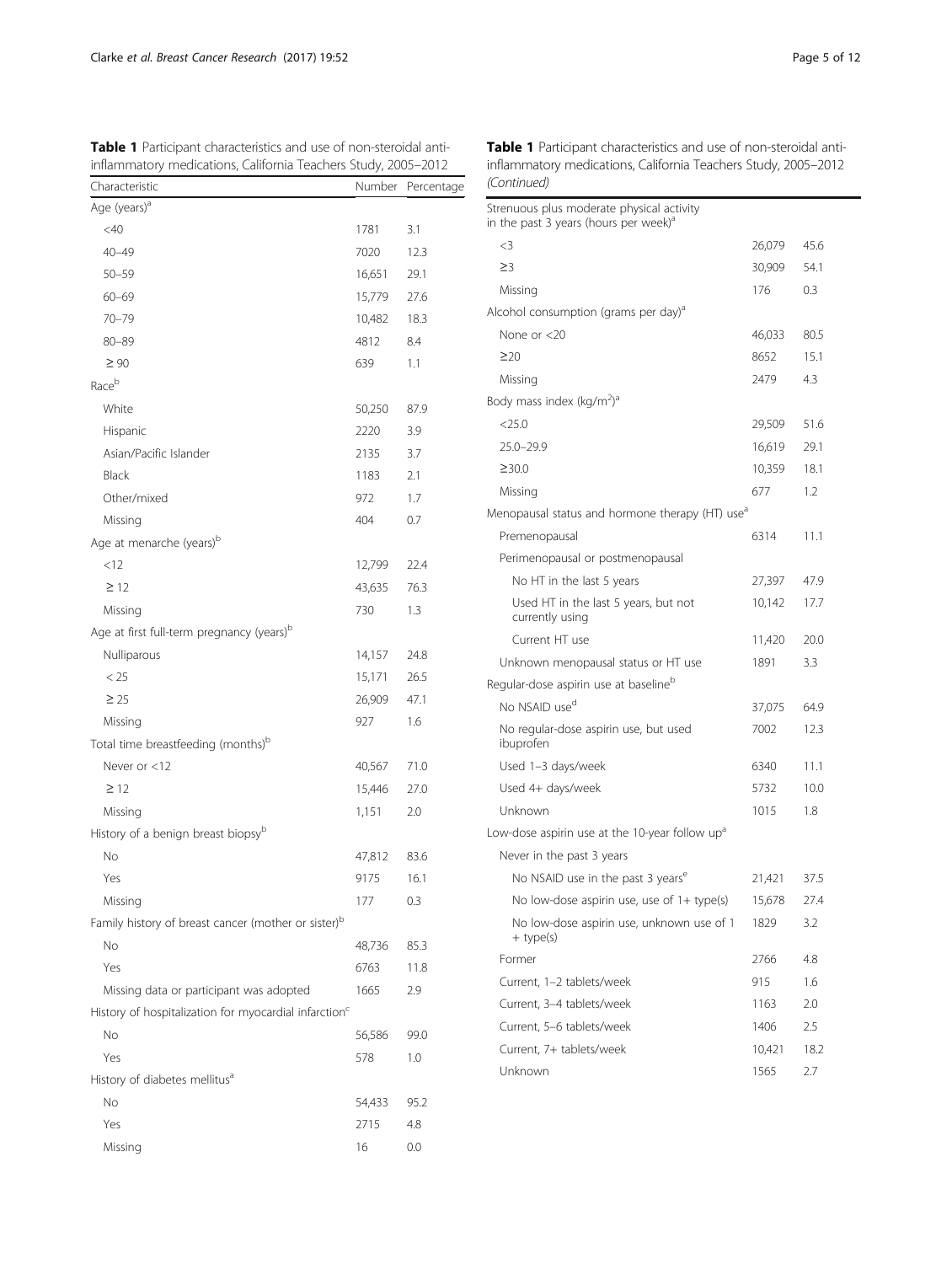Table 1 Participant characteristics and use of non-steroidal antiinflammatory medications, California Teachers Study, 2005–2012 (Continued)

| Regular-dose aspirin use at the 10-year follow up <sup>a</sup> |        |      |
|----------------------------------------------------------------|--------|------|
| Never in the past 3 years                                      |        |      |
| No NSAID use in the past 3 years <sup>e</sup>                  | 21,421 | 37.5 |
| No regular-dose aspirin use, use<br>of $1 + type(s)$           | 23.451 | 41.0 |
| No regular-dose aspirin use, unknown use<br>for $1+$ type(s)   | 2253   | 3.9  |
| Former/irregular                                               | 2378   | 4.2  |
| Current, 3+ tablets/week                                       | 6387   | 112  |
| Unknown                                                        | 1274   | 2.2  |
| Ibuprofen use at the 10-year follow up <sup>a</sup>            |        |      |
| Never in the past 3 years                                      |        |      |
| No NSAID use in the past 3 years <sup>e</sup>                  | 21,421 | 37.5 |
| No ibuprofen use, use of 1+ type(s)                            | 18.219 | 31.9 |
| No ibuprofen use, unknown<br>use for $1 + type(s)$             | 1499   | 2.6  |
| Former/irregular                                               | 3679   | 64   |
| Current, 3+ tablets/week                                       | 10,382 | 18.2 |
| Unknown                                                        | 1964   | 3.4  |
| Other non-steroidal use at the 10-year follow up <sup>a</sup>  |        |      |
| Never in the past 3 years                                      |        |      |
| No NSAID use in the past 3 years <sup>e</sup>                  | 21,421 | 37.5 |
| No other non-steroidal use,<br>use of $1+$ type(s)             | 25,529 | 44.7 |
| No other non-steroidal use,<br>unknown use for $1+$ type(s)    | 2307   | 4.0  |
| Former/irregular                                               | 2301   | 4.0  |
| Current, 3+ tablets/week                                       | 4263   | 7.5  |
| Unknown                                                        | 1343   | 7.4  |
| Cox-2 inhibitor use at the 10-year follow up <sup>a</sup>      |        |      |
| Never in the past 3 years <sup>e</sup>                         |        |      |
| No NSAID use in the past 3 years <sup>e</sup>                  | 21,421 | 37.5 |
| No Cox-2 inhibitor use, use of $1+$ type(s)                    | 28,055 | 49.1 |
| No Cox-2 inhibitor use, unknown<br>use for $1+$ type(s)        | 2625   | 4.6  |
| Former/irregular                                               | 2807   | 4.9  |
| Current, 3+ tablets/week                                       | 1064   | 1.9  |
| Unknown                                                        | 1192   | 2.1  |

<sup>a</sup>From the 10-year follow-up questionnaire completed in 2005–2006. <sup>b</sup>From the baseline questionnaire completed in 1995–1996. <sup>c</sup>From linkage with the Office of Statewide Health Planning and Development (OSHPD) hospital discharge database from 1991 until the 10-year follow-up questionnaire. dIncluded aspirin and ibuprofen used regularly (at least once a week) reported on the baseline questionnaire. <sup>e</sup>Included aspirin, low-dose aspirin, ibuprofen, Cox-2 inhibitors, and other NSAIDs currently used regularly (at least once a week) reported on the 10-year follow-up questionnaire. NSAID non-steroidal anti-inflammatory drug

(HRR = 0.79, 95% CI 0.62–1.00). Risk of HR-positive/ HER2-positive tumors was increased in those with unknown use of ibuprofen, Cox-2 inhibitors, and "other" NSAIDs, but was based on a small number of cases (n = 13). Significant associations did not appear to differ by overweight status ( $p$  interaction = 0.18 for low-dose aspirin and all subtypes of breast cancer.)

To assess associations with risk of breast cancer overall and with risk of one subtype among probable longterm users of NSAIDs, we carried out secondary analyses combining information reported on the baseline and 10-year follow-up questionnaires. Among women currently using 3+ low-dose aspirin tablets per week at the 10-year follow up, risk of breast cancer was comparable between those who reported no NSAID use at baseline (HRR = 0.79, 95% CI 0.66–0.95, 181 cases) and those who reported using aspirin regularly for 4+ days per week at baseline (HRR = 0.79, 95% CI 0.59–1.08, 50 cases) compared to those who reported no NSAID use on both the baseline questionnaire and the 10-year follow-up questionnaire (409 cases). Results were similar for those currently using 3+ tablets per week of regulardose aspirin at the 10-year follow-up ( $HRR = 0.92$ ,  $95\%$ CI 0.70–1.20 (67 cases) for no NSAID use at baseline; HRR = 0.94, 95% CI 0.67-1.31 (39 cases) for aspirin  $4+$ days per week at baseline). Similar patterns were observed for the HR-positive/HER2-negative subtype (data not shown).

To assess possible confounding by indication, we also assessed associations between breast cancer and acetaminophen, a pain reliever that is not an NSAID. Current use of at least 3 tablets per week of acetaminophen was not associated with breast cancer or any particular subtype of breast cancer in models adjusted for the five NSAIDS (for breast cancer, HRR = 1.00, 95% CI 0.87–1.15 for current use of 3+ tablets per week of acetaminophen (264 cases) compared to no use of acetaminophen in the last 3 years (1109 cases); for the HRpositive/HER2-negative subtype, HRR = 0.98, 95% CI 0.83–1.16 for current use of 3+ tablets per week (180 cases) compared to no use of acetaminophen in the last 3 years (757 cases); other data not shown).

# **Discussion**

Among CTS participants who reported their detailed, current use of NSAIDs and then were followed prospectively for a median of 7 years, the association between use of specific NSAIDs and the development of invasive breast cancer or its receptor-defined subtypes differed depending on the NSAID used. In the 23% of women who reported using low-dose aspirin at least three times per week, we observed a modest 20% reduction in risk of developing HR-positive/HER2-negative breast cancer, which is likely responsible for the similar association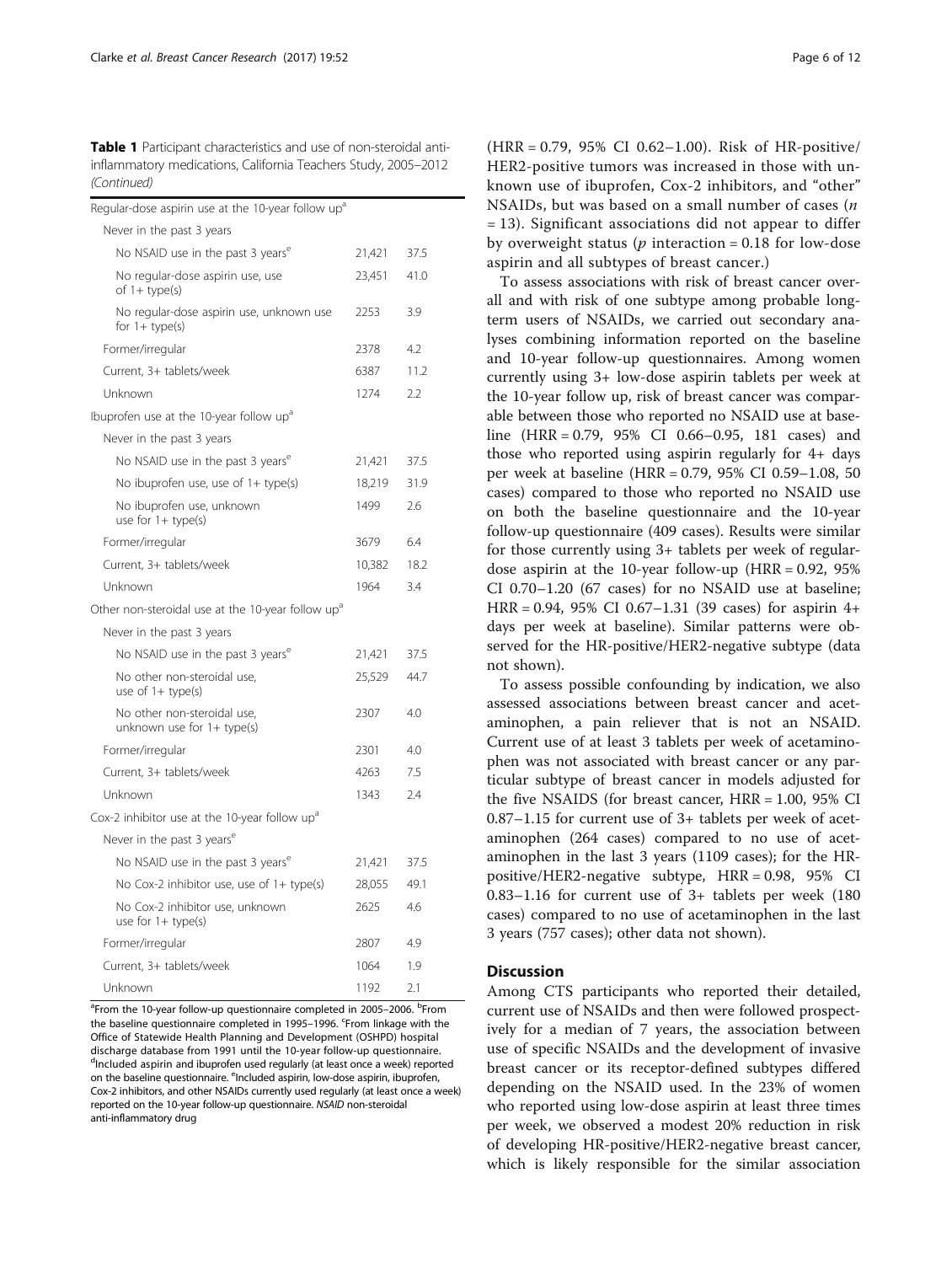<span id="page-6-0"></span>Table 2 NSAID use and risk of breast cancer overall and by subtype, California Teachers Study, 2005-2012

|                                    |            | Breast cancer <sup>a</sup> | $HR+/HER2-a$  | $HR+/HER2+^b$  | $HR-/HER2-c$   | $HR-/HER2+°$   |
|------------------------------------|------------|----------------------------|---------------|----------------|----------------|----------------|
| Any NSAID <sup>e</sup>             |            |                            |               |                |                |                |
| No NSAID past 3 years              | Cases, n   | 514                        | 349           | 35             | 55             | 17             |
|                                    | <b>HRR</b> | 1.0                        | 1.0           | 1.0            | 1.0            | 1.0            |
| Former/irregular                   | Cases, n   | 154                        | 105           | 11             | 12             | 5              |
|                                    | <b>HRR</b> | 1.04                       | 1.04          | 1.11           | 0.79           | 1.03           |
|                                    | 95% CI     | $0.86 - 1.24$              | $0.83 - 1.29$ | $0.56 - 2.20$  | $0.42 - 1.48$  | $0.38 - 2.81$  |
| Current, 3+ tablets/week           | Cases, n   | 692                        | 481           | 65             | 58             | 18             |
|                                    | <b>HRR</b> | 0.90                       | 0.91          | 1.30           | 0.77           | 0.74           |
|                                    | 95% CI     | $0.80 - 1.01$              | $0.79 - 1.05$ | $0.86 - 1.98$  | $0.53 - 1.12$  | $0.38 - 1.45$  |
| Unknown                            | Cases, n   | 97                         | 63            | 9              | 13             | $\overline{4}$ |
|                                    | <b>HRR</b> | 1.16                       | 1.09          | 1.73           | 1.58           | 1.45           |
|                                    | 95% CI     | $0.93 - 1.44$              | $0.83 - 1.43$ | $0.83 - 3.61$  | $0.86 - 2.90$  | $0.48 - 4.37$  |
| Low-dose aspirin                   |            |                            |               |                |                |                |
| No NSAID past 3 years <sup>e</sup> | Cases, n   | 514                        | 349           | 35             | 55             | 17             |
|                                    | <b>HRR</b> | 1.0                        | 1.0           | 1.0            | 1.0            | 1.0            |
| No low-dose aspirin use            | Cases, n   | 400                        | 281           | 34             | 33             | 10             |
| but use of $1+$ type(s)            | <b>HRR</b> | 0.99                       | 0.93          | 1.21           | 1.19           | 2.59           |
|                                    | 95% CI     | $0.82 - 1.19$              | $0.75 - 1.17$ | $0.64 - 2.29$  | $0.63 - 2.25$  | $0.75 - 8.94$  |
| Former/irregular                   | Cases, n   | 104                        | 71            | $\overline{7}$ | 6              | $\overline{4}$ |
|                                    | <b>HRR</b> | 0.95                       | 0.88          | 1.06           | 0.70           | 1.55           |
|                                    | 95% CI     | $0.75 - 1.19$              | $0.67 - 1.16$ | $0.45 - 2.50$  | $0.29 - 1.67$  | $0.48 - 4.99$  |
| Current, 3+ tablets/week           | Cases, n   | 338                        | 230           | 33             | 31             | 10             |
|                                    | <b>HRR</b> | 0.84                       | 0.80          | 1.37           | 0.96           | 1.06           |
|                                    | 95% CI     | $0.72 - 0.98$              | $0.66 - 0.96$ | $0.81 - 2.32$  | $0.59 - 1.55$  | $0.46 - 2.45$  |
| Unknown                            | Cases, n   | 101                        | 67            | 11             | 13             | 3              |
|                                    | <b>HRR</b> | 0.84                       | 0.73          | 2.12           | 1.61           | 0.93           |
|                                    | 95% CI     | $0.62 - 1.14$              | $0.50 - 1.07$ | $0.84 - 5.34$  | $0.68 - 3.79$  | $0.19 - 4.68$  |
| Regular-dose aspirin               |            |                            |               |                |                |                |
| No NSAID past 3 years <sup>e</sup> | Cases, n   | 514                        | 349           | 35             | 55             | 17             |
|                                    | <b>HRR</b> | 1.0                        | 1.0           | 1.0            | 1.0            | 1.0            |
| No regular-dose aspirin use        | Cases, n   | 587                        | 395           | 53             | 51             | 19             |
| but use of 1+ type(s)              | <b>HRR</b> | 0.96                       | 0.90          | 1.35           | 1.19           | 2.10           |
|                                    | 95% CI     | $0.80 - 1.16$              | $0.72 - 1.12$ | $0.72 - 2.51$  | $0.64 - 2.22$  | $0.65 - 6.82$  |
| Former/irregular                   | Cases, n   | 73                         | 59            | $\overline{4}$ | $\overline{4}$ | $\mathbf{1}$   |
|                                    | <b>HRR</b> | 1.12                       | 1.27          | 1.03           | 1.03           | 0.96           |
|                                    | 95% CI     | $0.84 - 1.50$              | $0.91 - 1.77$ | $0.32 - 3.31$  | $0.34 - 3.13$  | $0.11 - 8.30$  |
| Current, 3+ tablets/week           | Cases, n   | 170                        | 119           | 18             | 14             | 3              |
|                                    | <b>HRR</b> | 0.97                       | 0.95          | 1.68           | 1.02           | 0.84           |
|                                    | 95% CI     | $0.80 - 1.18$              | $0.75 - 1.20$ | $0.90 - 3.17$  | $0.54 - 1.93$  | $0.24 - 3.03$  |
| Unknown                            | Cases, n   | 113                        | 76            | 10             | 14             | $\overline{4}$ |
|                                    | <b>HRR</b> | 1.13                       | 1.04          | 1.70           | 2.21           | 2.35           |
|                                    | 95% CI     | $0.83 - 1.54$              | $0.72 - 1.52$ | $0.60 - 4.81$  | $0.91 - 5.37$  | $0.29 - 18.94$ |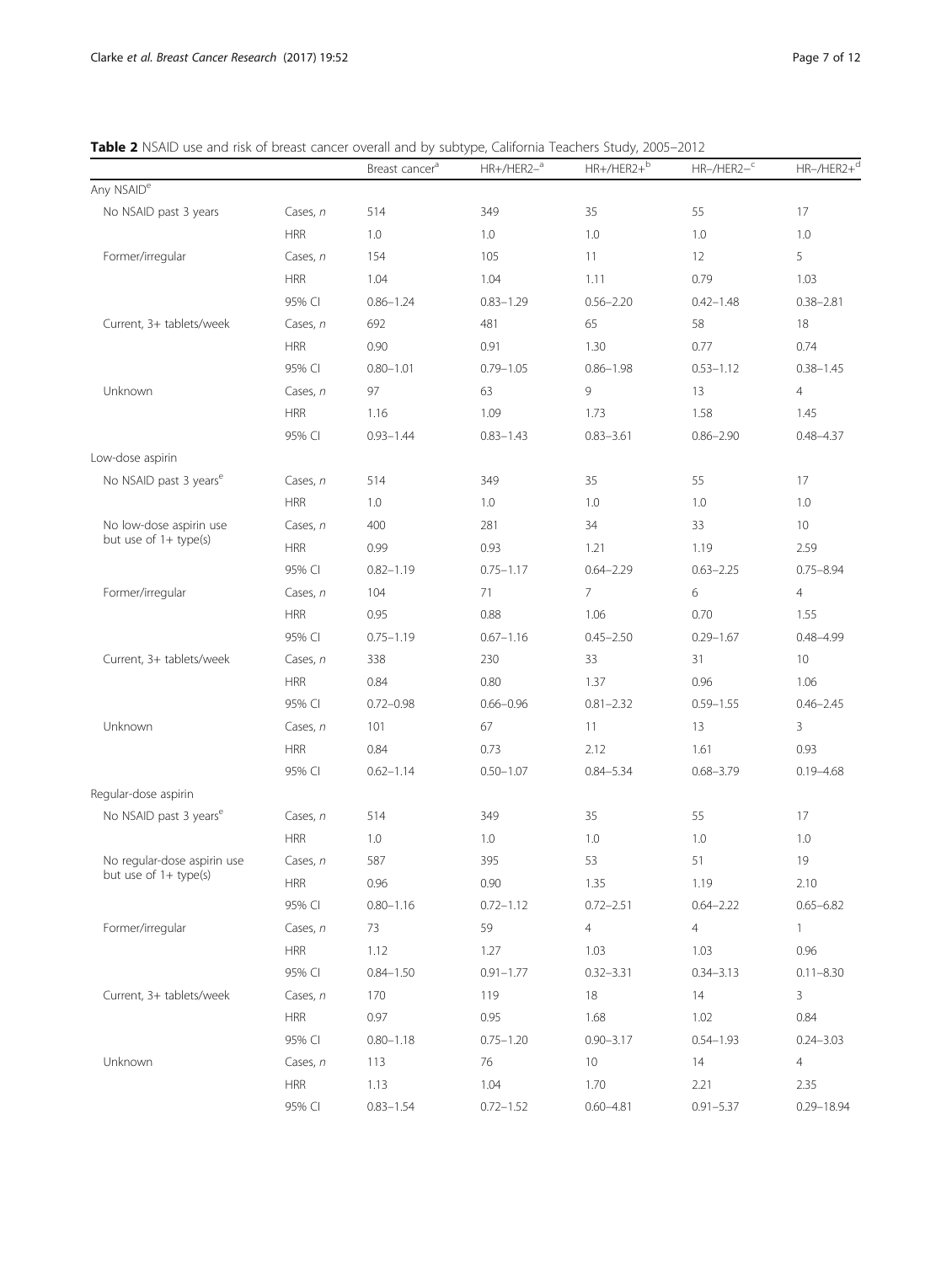Table 2 NSAID use and risk of breast cancer overall and by subtype, California Teachers Study, 2005–2012 (Continued)

| Ibuprofen                          |            |                 |               |                |                |                |
|------------------------------------|------------|-----------------|---------------|----------------|----------------|----------------|
| No NSAID past 3 years <sup>e</sup> | Cases, n   | 514             | 349           | 35             | 55             | 17             |
|                                    | <b>HRR</b> | 1.0             | 1.0           | 1.0            | 1.0            | 1.0            |
| No ibuprofen use but               | Cases, n   | 472             | 317           | 43             | 44             | 19             |
| use of $1+$ type(s)                | <b>HRR</b> | 0.96            | 0.92          | 1.14           | 1.19           | 2.22           |
|                                    | 95% CI     | $0.80 - 1.15$   | $0.74 - 1.15$ | $0.61 - 2.14$  | $0.64 - 2.23$  | $0.69 - 7.16$  |
| Former/irregular                   | Cases, n   | 93              | 68            | 9              | 5              | $\mathbf 0$    |
|                                    | <b>HRR</b> | 0.95            | 1.00          | 1.29           | 0.65           |                |
|                                    | 95% CI     | $0.74 - 1.23$   | $0.74 - 1.35$ | $0.56 - 2.97$  | $0.24 - 1.76$  |                |
| Current, 3+ tablets/week           | Cases, n   | 263             | 190           | 20             | 20             | $\overline{4}$ |
|                                    | <b>HRR</b> | 1.04            | 1.09          | 1.00           | 0.90           | 0.66           |
|                                    | 95% CI     | $0.88 - 1.23$   | $0.90 - 1.34$ | $0.54 - 1.84$  | $0.51 - 1.58$  | $0.21 - 2.10$  |
| Unknown                            | Cases, n   | 115             | 74            | 13             | 14             | $\overline{4}$ |
|                                    | <b>HRR</b> | 1.30            | 1.12          | 2.59           | 1.97           | 1.18           |
|                                    | 95% CI     | $0.99 - 1.70$   | $0.79 - 1.56$ | $1.16 - 5.79$  | $0.90 - 4.31$  | $0.19 - 7.46$  |
| Other non-steroidal                |            |                 |               |                |                |                |
| No NSAID past 3 years <sup>e</sup> | Cases, n   | 514             | 349           | 35             | 55             | 17             |
|                                    | <b>HRR</b> | 1.0             | 1.0           | 1.0            | 1.0            | 1.0            |
| No other non-steroidal use         | Cases, n   | 662             | 456           | 57             | 59             | 20             |
| but use of 1+ type(s)              | <b>HRR</b> | 0.96            | 0.91          | 1.21           | 1.21           | 2.05           |
|                                    | 95% CI     | $0.80 - 1.15$   | $0.73 - 1.13$ | $0.65 - 2.25$  | $0.65 - 2.26$  | $0.63 - 6.63$  |
| Former/irregular                   | Cases, n   | 64              | 38            | $\overline{7}$ | 6              | 3              |
|                                    | <b>HRR</b> | 0.98            | 0.77          | 1.62           | 1.41           | 3.14           |
|                                    | 95% CI     | $0.72 - 1.33$   | $0.52 - 1.13$ | $0.62 - 4.20$  | $0.54 - 3.64$  | $0.78 - 12.72$ |
| Current, 3+ tablets/week           | Cases, n   | 96              | 75            | 8              | $\overline{4}$ | 0              |
|                                    | <b>HRR</b> | 0.79            | 0.85          | 0.97           | 0.43           |                |
|                                    | 95% CI     | $0.62 - 1.00$   | $0.64 - 1.13$ | $0.41 - 2.25$  | $0.15 - 1.26$  |                |
| Unknown                            | Cases, n   | 121             | 80            | 13             | 14             | $\overline{4}$ |
|                                    | <b>HRR</b> | 1.17            | 1.00          | 2.74           | 1.91           | 1.94           |
|                                    | 95% CI     | $0.86 - 1.58$   | $0.69 - 1.45$ | $1.09 - 6.87$  | $0.79 - 4.62$  | $0.38 - 9.87$  |
| Cox-2 inhibitor                    |            |                 |               |                |                |                |
| No NSAID past 3 years <sup>e</sup> | Cases, n   | 514             | 349           | 35             | 55             | 17             |
|                                    | <b>HRR</b> | $1.0\,$         | 1.0           | 1.0            | 1.0            | 1.0            |
| No Cox-2 inhibitor use,            | Cases, n   | 706             | 492           | 59             | 59             | 19             |
| but use of 1+ type(s)              | <b>HRR</b> | 0.96            | 0.90          | 1.22           | 1.22           | 2.68           |
|                                    | 95% CI     | $0.80 - 1.15$   | $0.72 - 1.12$ | $0.66 - 2.27$  | $0.66 - 2.28$  | $0.78 - 9.17$  |
| Former/irregular                   | Cases, n   | 82              | 57            | 8              | 6              | $\overline{4}$ |
|                                    | <b>HRR</b> | 1.02            | 0.97          | 1.64           | 1.16           | 3.81           |
|                                    | 95% CI     | $0.78 - 1.34$   | $0.70 - 1.34$ | $0.68 - 3.97$  | $0.46 - 2.96$  | $1.07 - 13.57$ |
| Current, 3+ tablets/week           | Cases, n   | 30 <sub>o</sub> | 15            | 5              | $\overline{4}$ | $\mathbf{1}$   |
|                                    | <b>HRR</b> | 0.92            | 0.63          | 2.60           | 1.74           | 1.74           |
|                                    | 95% CI     | $0.63 - 1.34$   | $0.37 - 1.07$ | $0.97 - 7.00$  | $0.61 - 4.99$  | $0.22 - 13.66$ |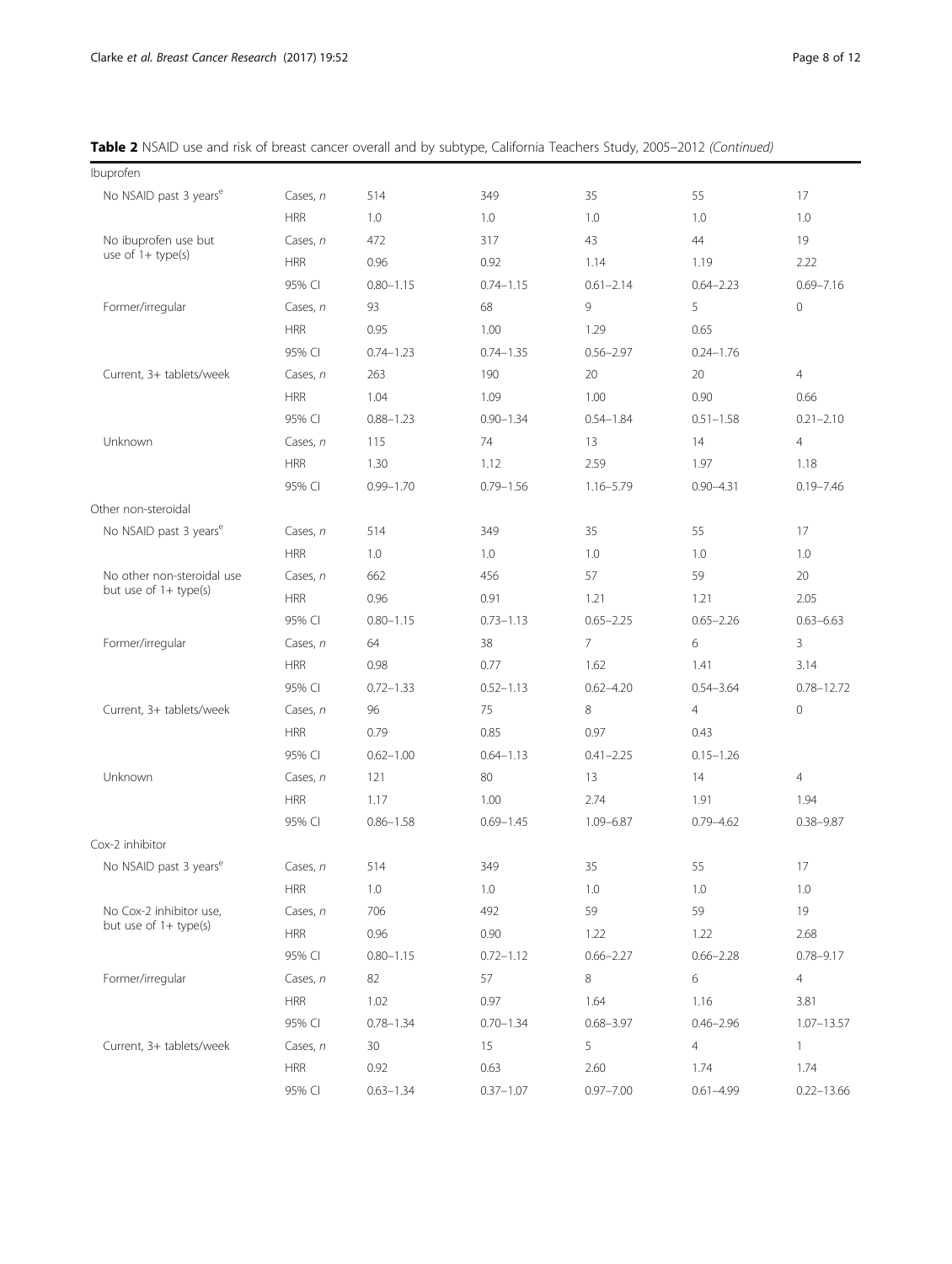Table 2 NSAID use and risk of breast cancer overall and by subtype, California Teachers Study, 2005–2012 (Continued)

| Unknown | Cases, n   | 125           | 85            |          | l 4           | -             |
|---------|------------|---------------|---------------|----------|---------------|---------------|
|         | <b>HRR</b> | . 19          | .09           | 3.08     | . 94          | 0.88          |
|         | 95% CI     | $0.88 - 1.61$ | $0.75 - 1.58$ | .21–7.88 | $0.79 - 4.75$ | $0.15 - 5.22$ |

<sup>a</sup>Cox regression models used age as the time metric, were stratified by age at the follow-up questionnaire, and were adjusted for age at menarche, parity and age at first full-term pregnancy, total months breastfeeding their offspring, history of a benign breast biopsy, family history of breast cancer (mother or sister), strenuous plus moderate physical activity, alcohol consumption, body mass index, menopausal status and hormone therapy use, and (except for "Any NSAID") all of the other NSAIDS in the table (for each type: never past 3 years, former/irregular, current 3+ tablets/week, unknown). <sup>b</sup>Cox regression models used age as the time metric, were stratified by age at the follow-up questionnaire, and were adjusted for parity and age at first full-term pregnancy, body mass index, and (except for "Any NSAID") all of the other NSAIDS in the table. <sup>c</sup>Cox regression models used age as the time metric, were stratified by age at the follow-up questionnaire, and were adjusted for race, alcohol consumption and its interaction with time-dependent age, and (except for "Any NSAID") all of the other NSAIDS in the table. <sup>d</sup>Cox regression models used age as the time metric, were stratified by age at the follow-up questionnaire, and were adjusted for total months breastfeeding their offspring, history of a benign breast biopsy, and (except for "Any NSAID") all of the other NSAIDS in the table. <sup>e</sup>Included aspirin, low-dose aspirin, ibuprofen, Cox-2 inhibitor, and other NSAIDs currently used regularly (at least once a week) reported on the 10-year follow-up questionnaire. NSAID non-steroidal anti-inflammatory drug, HRR hazard rate ratio, CI confidence interval

observed between NSAID use and risk of breast cancer overall. This association persisted after consideration of other breast cancer risk factors including use of HT and prior history of myocardial infarction. This association is intriguing because no such association was observed with the use of regular-dose aspirin (325 mg). We suspect that this could relate to the more regular use of low-dose aspirin for cardioprotection, as opposed to a more sporadic pattern of use of regular-dose aspirin to relieve pain. We did not observe any apparent modification of the low-dose aspirin effect by overweight status, nor did we observe stronger associations in women who were likely to be longer-term users, having reported using aspirin 10 years earlier, at baseline. This association should be re-examined in cohorts with larger numbers of incident breast cancers in which HR and HER2 status are recorded.

The three studies published previously that assessed HR-defined and HER-2-defined subtypes differed in the definitions of medication dose and duration of use, limiting our ability to compare the results of those studies to ours. The Nurses' Health Study [\[10](#page-11-0)] conducted the most comprehensive assessment of NSAID use in relation to receptor-defined subtypes, finding no association between breast cancer and use of non-aspirin NSAIDs or acetaminophen. They defined regular users of aspirin as those using two or more reduced tablets per week, but did not distinguish low-dose from regular-dose formulations. Across the four HR/HER2-defined subtypes, the analyses of which were based on fewer cases than in the present study, statistically significant protective effects against HR-positive/HER2-negative breast cancer were detected  $(n = 341 \text{ cases})$ , regardless of the duration of reported use  $(10+)$  years of use: relative risk  $(RR) = 0.66$ , 95% CI 0.49–0.89, fewer than 10 years of use: RR = 0.75, 95% CI 0.58–0.96). They did not observe any association with the HR-positive/HER2-positive subtype  $(n = 74)$ cases, 10+ years of use: RR = 1.47, 95% CI 0.76–2.82; fewer than 10 years of use: RR = 1.40, 95% CI 0.79–2.51) or for the receptor-negative subtypes  $(n = 174 \text{ cases})$ , or for breast cancer overall [\[16](#page-11-0), [17\]](#page-11-0). This pattern of association is similar to what we have shown here for CTS participants.

In the Nashville Breast Health Study [\[12](#page-11-0)], a casecontrol study, the authors reported statistically significant protective effects of regular use of any NSAID against the risk of all receptor-defined subtypes, with a reduced odds ratio (OR) for HR-positive/HER2-negative cancer ( $OR = 0.71$ , 95% CI 0.56–0.88) similar to the HRR reported here; this was limited to overweight women with BMI of at least 25 kg/m<sup>2</sup> [[12](#page-11-0)]. Our results did not suggest an interaction with overweight status. In the Western New York Exposures and Breast Cancer Study [[11\]](#page-11-0), another case-control study, the authors reported a statistically significant reduction in risk of breast cancer overall associated with aspirin use, which did not persist for any subtype examined, including the four receptordefined subtypes.

Our key finding is related to low-dose aspirin and not to regular-dose aspirin. Women who reported using low-dose aspirin were more likely to take it more than three times per week or daily, possibly for cardiovascular disease prevention. In our prior analysis of NSAID use reported at baseline by CTS participants and development of subsequent breast cancer [[18\]](#page-11-0), we could not distinguish between low-dose and regular-dose aspirin as we did not inquire about dose in the baseline questionnaire. In that analysis we found no association between use of aspirin or ibuprofen more than once weekly and risk of breast cancer overall, but risk of HR-negative breast cancer was increased with 5 or more years of daily aspirin use (RR = 1.81, 95% CI 1.12–2.92) [[18](#page-11-0)]. In the current assessment, we did not see any association between breast cancer and use of regular-dose aspirin, nor did we detect any significant increase in risk of any breast cancer subtype with any aspirin use, regardless of dose. Our assessment of probable long-term users (women who used aspirin at baseline and at the 10-year follow-up) showed that these women had a similar risk of breast cancer overall and of the HR-positive/HER2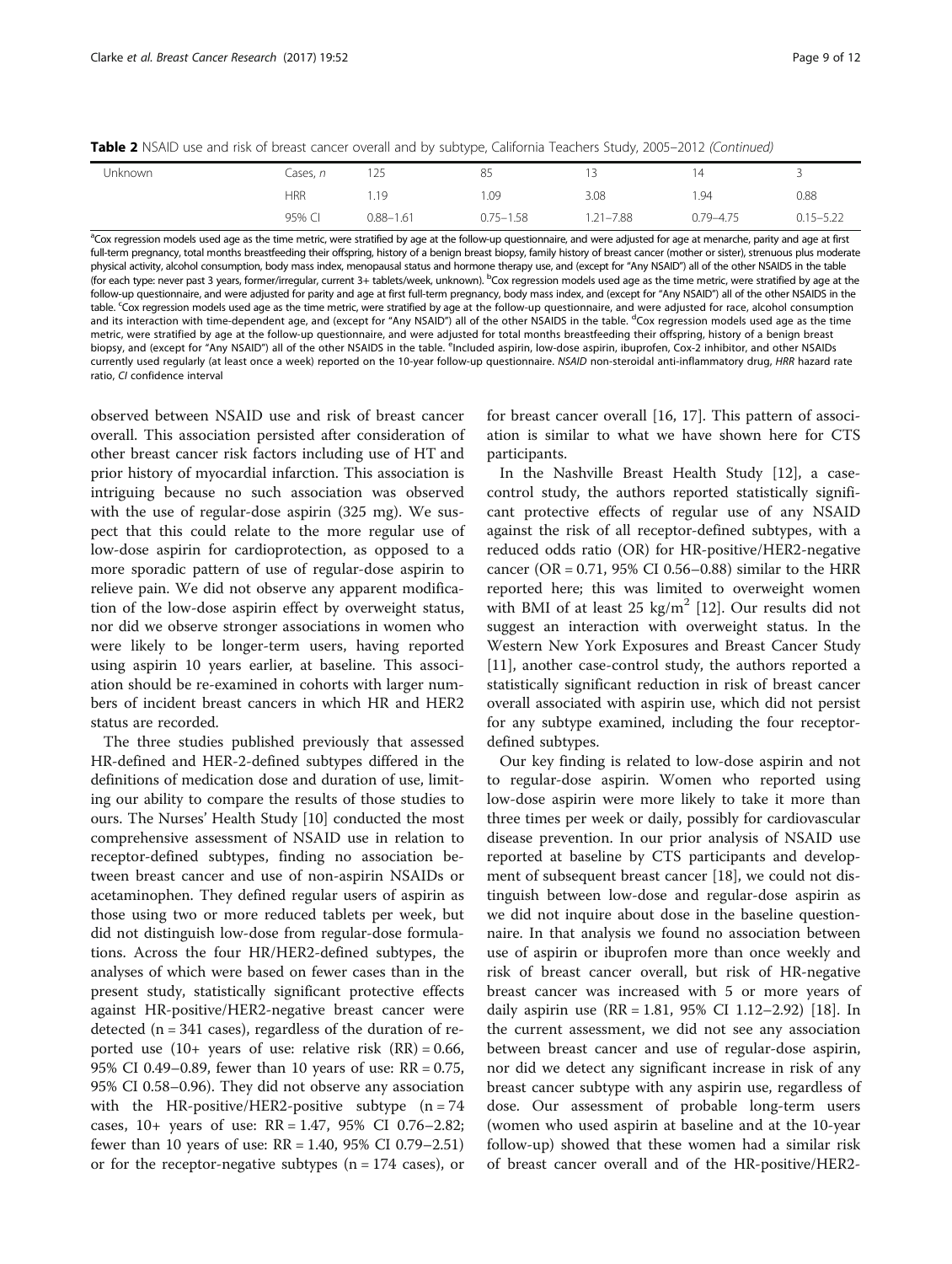negative subtype as those who reported current use at the 10-year follow-up.

Our finding of an inverse association between use of 3+ low-dose aspirin tablets/week and risk of breast cancer overall is consistent with the findings of several other observational studies that did not separately examine HR-defined and HER2-defined subtypes. The largest and most detailed prospective study, the VITAL cohort [\[19](#page-11-0)], found that women taking 81 mg low-dose aspirin for ≥4 days per week had a more pronounced reduction in risk of breast cancer overall  $(HRR = 0.65,$ 95% CI 0.43–0.97) after 10 years of follow up [\[20](#page-11-0)] than we observed here. The results from a large prospective study using the UK General Practice Database [\[21](#page-11-0)] showed a statistically significant decreased risk of breast cancer among women who took low-dose aspirin daily for at least 1 year (OR =  $0.67$ , 95% CI 0.51-0.89), suggesting only a short duration of use was needed for a reduction in risk to become apparent.

In contrast to these studies, in the Women's Health Initiative observational study [\[22](#page-11-0)] risk of breast cancer overall was reduced 21% in women who took regulardose aspirin but not in women who took low-dose aspirin. Our findings are not consistent with the Women's Health Study, a randomized clinical trial of the use of low-dose (100 mg) aspirin every other day, a frequency that would have mapped to the low end of our category defining regular use as at least three tablets weekly. After 10 years, the risk of breast cancer overall was unchanged  $(RR = 0.98, 95\% \text{ CI } 0.97 - 1.09, p = 0.68)$  [[3\]](#page-10-0) among the women randomized to low-dose aspirin. In a later subanalysis the investigators reported no association according to breast tumor characteristics such as size, histology, grade, or differentiation [[17\]](#page-11-0). Altogether, these studies support the notion that use of low-dose aspirin at least three times per week, or perhaps daily, modestly reduces overall breast cancer risk by about 20–25%. Our results add to this evidence base, suggesting that the reduction in risk occurs mainly in the HR-positive/HER2 negative subtype.

The biological mechanism by which low-dose aspirin could function as a chemopreventive agent against HRpositive/HER2-negative breast cancer, but not other breast cancer subtypes, is not yet clear. A consistent lowering of COX-2 and prostaglandin activity could prevent or slow carcinogenesis in a number of ways, at the tumor level, by interfering with DNA adduct formation [[23\]](#page-11-0), inhibiting tumor angiogenesis [\[4](#page-10-0), [24](#page-11-0), [25\]](#page-11-0), or promoting apoptosis [\[26](#page-11-0)]. Recent data examining serum circulating inflammatory markers among healthy subjects ages 55–74 years did not indicate that regular-dose aspirin use is associated with any of 78 circulating markers, calling into question the relevance of circulating levels of immune markers [[27\]](#page-11-0) and raising the

possibility of a more local immune effect. Alternatively, as prostaglandins may upregulate production of circulating estrogens via aromatase [\[28, 29](#page-11-0)], daily use of lowdose aspirin may inhibit aromatase, which could reduce levels of key hormones and thereby impact initiation or promotion of estrogen-sensitive tumors [[18, 30, 31](#page-11-0)]. This analysis and that from the Nurses' Health Study [[10](#page-11-0)] indicated protective effects of consistent aspirin use against the risk of HR-positive tumors, but only those that are also HER2-negative. On the other hand, elevated COX-2 levels have been detected in triple-negative tumors [[32](#page-11-0)].

Strengths of this study include the complete and accurate prospective ascertainment of HER2-defined breast cancer development based on routine linkage of the cohort to the statewide cancer registry, linkage to hospital discharge summary data to confirm any previous myocardial infarction, and a median of 7 years of follow up. Our study also had limitations. The total number of breast cancer cases was greater than was available in previously published analyses, but the limited numbers available for subtype-specific analyses meant that these were exploratory. It is possible that women who regularly take low-dose aspirin differed from women who did not, based on important health parameters (other than history of myocardial infarction or comorbid diabetes mellitus), resulting in residual and unmeasured confounding. For instance, women who regularly take low-dose aspirin could engage in more health-conscious behavior than non-users or infrequentusers. Like most observational studies, we were only able to measure NSAID exposure as "snapshots" of exposure at the time women completed their surveys. We were limited in evaluating possible confounding by indication for cardiovascular disease that did not result in hospitalization for myocardial infarction. Finally, this population is not representative of the general population of California women or women across the USA, particularly with respect to educational status; thus, it is uncertain how generalizable our findings are to the broader population, particularly non-white women and women born outside the USA. At cohort inception in 1996, CTS participants had incidence rates of breast cancer that were over 50% higher than those for agematched and race-matched women in California [\[14](#page-11-0)], which probably reflects higher prevalence of risk factors including hormone therapy use, alcohol consumption and particular reproductive profiles.

In summary, our study strongly supports the need for further, perhaps experimental, study of low-dose aspirin as a widely available, inexpensive chemopreventive option for the most common subtype of breast cancer, the HR-positive/HER2-negative subtype. Our study adds to the existing evidence on this topic, showing that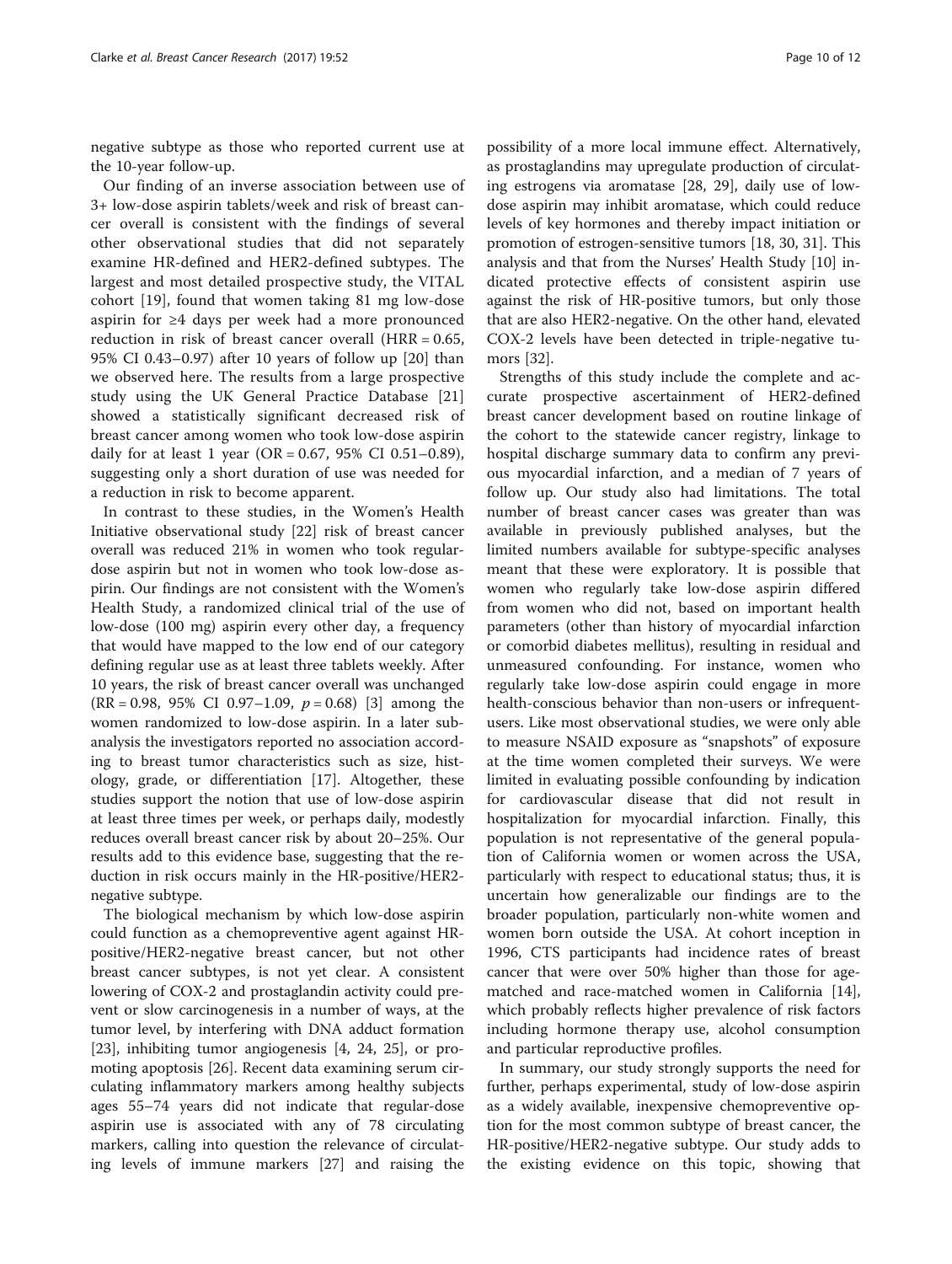<span id="page-10-0"></span>previously reported associations between low-dose aspirin use and risk of breast cancer overall may be driven by a more specific association with this hormonesensitive and HER2-negative breast cancer subtype. Furthermore, it suggests that previously reported associations using measures that combined low-dose aspirin use (more likely to be daily or more frequent) with regular aspirin use should reassess these associations. Future studies of aspirin and breast cancer must be able to distinguish low-dose from other formulations and to assess risks separately by molecularly defined subtype. Such studies should not only detail this chemopreventive potential but should also quantify any side effects associated with regular low-dose aspirin use.

# **Conclusions**

For 23% of women who reported using low-dose aspirin at least three times per week, we observed a modest 20% reduction in risk of developing HR-positive/HER2-negative breast cancer, which is likely responsible for the similar association observed for breast cancer overall. No such association was observed for use of regulardose aspirin (325 mg) or other NSAIDs. We suspect that our observations could relate to the pattern of daily use of low-dose aspirin for prevention, as opposed to more sporadic patterns of use to relieve pain. Our data are intriguing as regards the role of low-dose aspirin in breast cancer prevention but this question should be revisited in cohorts with larger numbers of incident breast cancers, in which HR and HER2 status are also recorded.

#### Acknowledgements

The authors would like to thank the CTS Steering Committee members, who are responsible for the formation and maintenance of the cohort within which this study was conducted. The ideas and opinions expressed herein are those of the author(s) and endorsement by the State of California Department of Public Health, the National Cancer Institute, and the Centers for Disease Control and Prevention or their Contractors and Subcontractors is not intended nor should be inferred.

#### Funding

This study was supported by grant R01 CA77398 from the National Cancer Institute, and contract 97-10500 from the California Breast Cancer Research Fund. The collection of data on cancer incidence used in this study was supported by the California Department of Public Health as part of the statewide cancer reporting program mandated by California Health and Safety Code Section 103885; the National Cancer Institute's Surveillance, Epidemiology and End Results Program under contract HHSN261201000036C awarded to the Cancer Prevention Institute of California, contract HHSN261201000035C awarded to the University of Southern California, and contract HHSN261201000034C awarded to the Public Health Institute; and the Centers for Disease Control and Prevention's National Program of Cancer Registries, under agreement #1U58 DP000807-01 awarded to the Public Health Institute.

#### Availability of data and materials

The datasets used and/or analyzed in the current study are available from the corresponding author on reasonable request.

#### Authors' contributions

CAC, AJC, JVL, NTC, and LB contributed to study concept and design and data analysis and interpretation. AJC carried out the statistical analysis. CAC, AJC, JVL, NTC, SLN, and LB contributed to the drafting of the manuscript,

and critical revision of the manuscript for important intellectual content. LB supervised the study. All authors read and approved the final manuscript.

#### Authors' information

Since writing this paper, Dr. Clarke has taken a position at GRAIL, Inc.

#### Competing interests

CAC received research funding via her institution from Genentech/Roche for an unrelated study. Since completing this work, CAC has taken a new position at GRAIL, Inc.

#### Consent for publication

Not applicable.

#### Ethics approval and consent to participate

The study was approved by the institutional review boards of the Cancer Prevention Institute of California, the University of Southern California, the University of California, Irvine, and City of Hope National Medical Center. Each participant indicated her consent to become a member of the CTS by submitting the first questionnaire (which informed them of their rights as a study participant on the first page) and each additional questionnaire. Each participating institution's institutional review board approved this passive method of obtaining consent. Eighteen women indicated that they wished to restrict their data to analyses of breast cancer and these participants are excluded from research into other types of cancer.

#### Publisher's Note

Springer Nature remains neutral with regard to jurisdictional claims in published maps and institutional affiliations.

#### Author details

<sup>1</sup> Cancer Prevention Institute of California, 2201 Walnut Ave. Suite 300, Fremont, CA 94538, USA. <sup>2</sup>Department of Health Research and Policy and the Stanford Cancer Institute, Stanford University School of Medicine, 150 Governor's Lane, HRP Redwood Bldg, Stanford, CA 94305, USA. <sup>3</sup>Department of Population Sciences, Beckman Research Institute of City of Hope, 1500 East Duarte Rd, Duarte, CA 91010, USA. <sup>4</sup> Division of Research, Kaiser Permanente, 2000 Broadway, Oakland, CA 94612, USA.

#### Received: 18 November 2016 Accepted: 29 March 2017 Published online: 01 May 2017

#### References

- 1. Guirguis-Blake JM, Evans CV, Senger CA, Rowland MG, O'Connor EA, Whitlock EP. Aspirin for the primary prevention of cardiovascular events: a systematic evidence review for the U.S. Preventive Services Task Force. Rockville: Agency for Healthcare Research and Quality. Report No.: 13- 05195-EF-12015; 2015.
- 2. Chubak J, Kamineni A, Buist DSM, Anderson ML, Whitlock EP. Aspirin use for the prevention of colorectal cancer: an updated systematic evidence review for the U.S. Preventive Services Task Force. Rockville: Agency for Healthcare Research and Quality. Report No.: 15-05228-EF-1; 2015.
- 3. Cook NR, Lee I, Gaziano JM, Gordon D, Ridker PM, Manson JE, Hennekens CH, Buring JE. Low-dose aspirin in the primary prevention of cancer: the Women's Health Study: a randomized controlled trial. JAMA. 2015;294:47–55.
- 4. Takkouche B, Regueira-Méndez C, Etminan M. Breast cancer and use of nonsteroidal anti-inflammatory drugs: a meta-analysis. J Natl Cancer Inst. 2008;100:1439–47.
- 5. Zhong S, Chen L, Zhang X, Yu D, Tang J, Zhao J. Aspirin use and risk of breast cancer: systematic review and meta-analysis of observational studies. Cancer Epidemiol Biomarkers Prev. 2015;24:1645–55.
- Dent R, Trudeau M, Pritchard KI, Hanna WM, Kahn HK, Sawka CA, Lickley LA, Rawlinson E, Sun P, Narod SA. Triple-negative breast cancer: clinical features and patterns of recurrence. Clin Cancer Res. 2007;13:4429–34.
- 7. Lin NU, Vanderplas A, Hughes ME, Theriault RL, Edge SB, Wong YN, Blayney DW, Niland JC, Winer EP, Weeks JC. Clinicopathologic features, patterns of recurrence, and survival among women with triple-negative breast cancer in the National Comprehensive Cancer Network. Cancer. 2012;118:5463–72.
- 8. Millikan RC, Newman B, Tse CK, Moorman PG, Conway K, Dressler LG, Smith LV, Labbok MH, Geradts J, Bensen JT, et al. Epidemiology of basal-like breast cancer. Breast Cancer Res Treat. 2008;109:123–39.